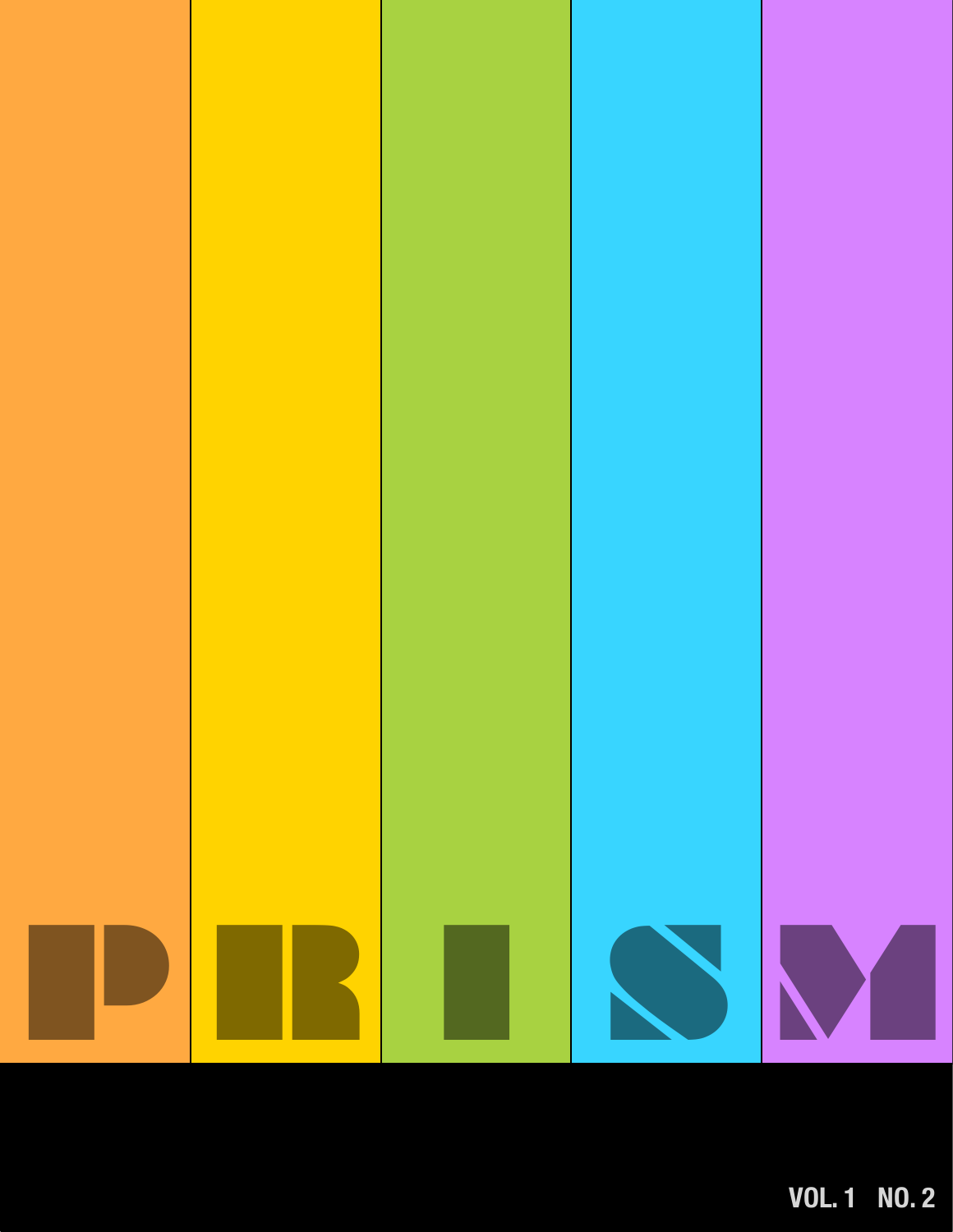# **ONTC PRISM Newsletter**

Dear ONTC Members,

A warm welcome from the Editorial desk of the ONTC's newsletter "Prism". It is our pleasure to bring to you this second edition of PRISM – ONTC's quarterly newsletter. The current times have been challenging for both industry and academia as well as exciting from an innovations perspective. New technologies must be innovated to be able to meet the needs of telecom users. Telecommunications is slated to be a 2.7 trillion USD industry by 2013 and to get there, a whole new set of innovations are required. 100 Gigabit Ethernet and data centers are two areas that would be critical in terms of innovation and business case to get our industry to those levels.

The current month is also an important one in terms of dissemination of technology in our community. The industry just concluded the IEEE 802 Standards Plenary in Orlando – marking 30 years since the first 802 standardization work was adopted. The academic conference Infocom also concluded in San Diego this week. From the optical communications industry perspective, our most important event, the OFC conference starts Sunday, March 21. This year's conference is dedicated to Dr. Charles Kao, industry pioneer of the optic fiber and last year's Nobel Prize winner.

In this issue of Prism we bring to you 3 articles on a wide range of topics. The first article is by John Ambrosia, Chair of the IEEE P802.3ba or 100Gbps Ethernet working group. As John puts it to the community, the 802.3ba is on its home stretch with it being finalized sometime in the next 6-8 months. This is perhaps the most important standard for this decade and it will mark an important step in our industry. As Bob Metcalfe put it eloquently in his 2008 OFC keynote, Ethernet and SONET/SDH have been playing tic-tac-toe, with Ethernet multiplying itself 10x and SONET/SDH 4x in each new avatars. At 10Gbps, the two technologies have rendezvoused together thereby bringing the telecom and the computer world at cross roads. In its next avatar Ethernet makes a gigantic leap to 100Gbps and this work will likely become the future of metro and access transport and spilling into the long-haul. John Ambrosia in his article talks about the evolution of 100Gbps Ethernet and the different thoughts, approaches etc. to making this technology happen. From the editorial desk of Prism, we do invite folks from the TDM world to send in articles on their thoughts to the next generation of high-speed transport. In particular, we seek folks to talk about OTN technologies and how to map OTN at 100Gbps.

The second article is by Weiqiang Sun and his group at Shanghai Jiaotong University in China and it talks about exploring the potential of GMPLS for future application. GMPLS has some interesting potential and along with ASON, forms the backbone of the network-wide control plane. Whether this technology can be adapted to newer applications, like clouds, IT virtualization etc., is something that we have to only wait and see.

The third article is by Christian Rothenberg from the University of Campinas in Brazil. This article is about Re-architecting cloud data center networks. The article compares different approaches to data center interconnection. Data centers from an IT application perspective are becoming very important and both CAPEX as well as OPEX issues need to be considered. Apart from these functionality within the data center environment is important, and this is where the article highlights the different approaches that have been presented in literature. From the editorial desk, we do ask industry to also communicate on their approaches to the data center with the hope that there is good match between the requirements of the industry and what academia has to offer.

The editorial desk also from this issue onwards highlight events, call for papers and new standards work – all of which would be relevant information for our readers.

We also do hope readers would send in their thoughts on how to make Prism better – we would be happy to publish their messages even if all of these cannot be adopted at the same time!

The next issue of PRISM would have its primary focus on large collaborative projects. We hence invite prospective authors to cover ongoing or recently concluded large collaborative projects. Interested authors who would like to send in an article, are welcome to send a 4 page (single column, 10 point font, with all one-inch margins) to submissions@ontc-prism.org. The deadline for reception of articles is May 15, 2010.

On behalf of the TAB we are thankful to the IEEE Communication Society as well as to the ONTC officers Byrav, Suresh, Admela and Dominic who have supported us in making this newsletter happen. A new member joins the TAB – Wael William Diab, from Broadcom. Wael is also actively involved in the standards.

It is our hope that the newsletter would bring the community together and identifying areas of growth and common interest.

Ashwin Gumaste, IIT Bombay.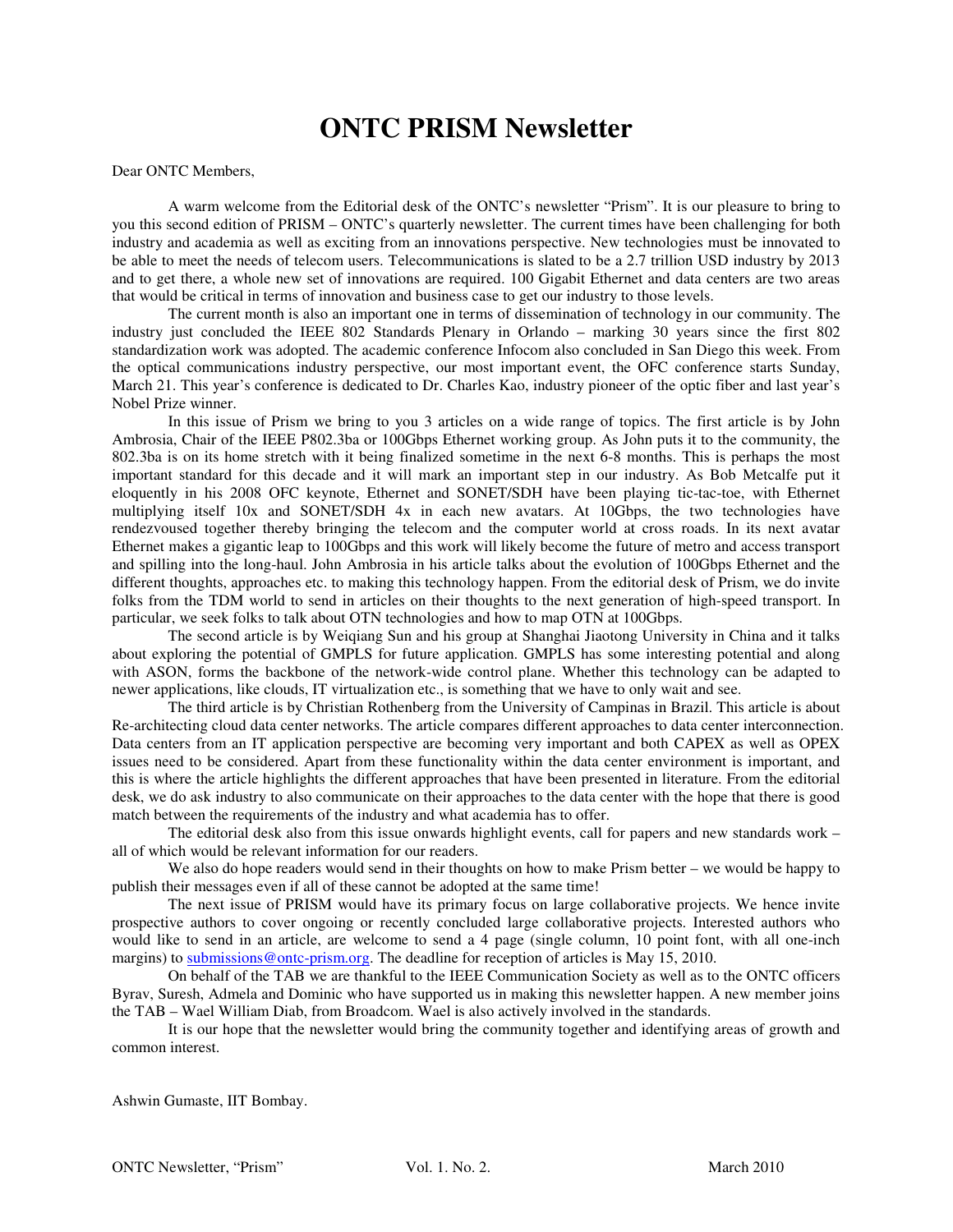# **Message Board**

### Standardization:

| <b>IEEE SIEPON</b>          | April 14-16, Shanghai  | http://grouper.ieee.org/groups/1904/1/      |
|-----------------------------|------------------------|---------------------------------------------|
| <b>IEEE</b> Interim Meeting | May 24-28, Geneva      | http://www.ieee802.org/1/meetings/#may10gen |
| (802)                       |                        |                                             |
| <b>IETF</b>                 | March 21-26, Anaheim   | http://www.ietf.org/meeting/77/index.html   |
| <b>IEEE</b> Plenary         | July, 11-16, San Diego | http://ieee802.facetoface-events.com/future |
| <b>ITU SG15</b>             |                        | http://www.itu.int/ITU-                     |
|                             |                        | T/studygroups/com15/index.asp               |

Academic Conferences

| <b>IEEE/OSA OFC 2010</b> | Conf March 21-26. San   | http://www.ofcnfoec.org/                             |
|--------------------------|-------------------------|------------------------------------------------------|
|                          | Diego                   |                                                      |
| IEEE Globecom 2010       | CFP March 31            | http://www.ieee-globecom.org/                        |
|                          | Conf Dec 6-10. Miami    |                                                      |
| <b>IEEE LCN 2010</b>     | CFP April 12. Conf Oct  | http://www.ieeelcn.org/                              |
|                          | 11-14 Denver, CO.       |                                                      |
| IEEE ICC 2010            | May 23-27, South Africa | http://www.ieee-icc.org                              |
| IEEE ICC 2011            | CFP Sept. 7:            | http://www.comsoc.org/confs/icc/2011/index.php       |
|                          | June 5-9, 2011, Kyoto,  |                                                      |
|                          | Japan.                  |                                                      |
| <b>IEEE ANTS 2010</b>    | CFP July 15:            | www.ieee-ants.org                                    |
|                          | Conf: Dec 15-17,        |                                                      |
|                          | Bombay, India           |                                                      |
| <b>HPSR 2010</b>         | Conf June 14-16, UT-    | http://opnear.utdallas.edu/activ/hpsr2010/index.html |
|                          | Dallas, Richardson, TX  |                                                      |
| <b>ICTON 2010</b>        | CFP March 31, Conf June | http://www.nit.eu/konf/icton/2010/                   |
|                          | 27-July 1, Munich,      |                                                      |
|                          | Germany.                |                                                      |
| Infocom 2011             | CFP July 30, Conf April | http://www.ieee-infocom.org/2011/                    |
|                          | 10-15, Shanghai, China. |                                                      |

We would be happy to include more conferences in the above list, if readers email editor@ontc-prism.org a CFP of the conference. The conference must be at least technically supported by ONTC or ComSoc to be included in the list above and follow the ONTC endorsement policy.

Key journals reporting results in the optical networking area:

IEEE/OSA Journal of Optical Communication and networks (JOCN) http://www.opticsinfobase.org/jocn/journal/jon/author.cfm IEEE/OSA Journal of Lightwave Technology: http://ieeexplore.ieee.org/xpl/RecentIssue.jsp?punumber=50 IEEE/ACM Transactions on Networking: http://www.ton.seas.upenn.edu/ IEEE Communications Magazine: http://mc.manuscriptcentral.com/commag-ieee IEEE Network: http://dl.comsoc.org/ni/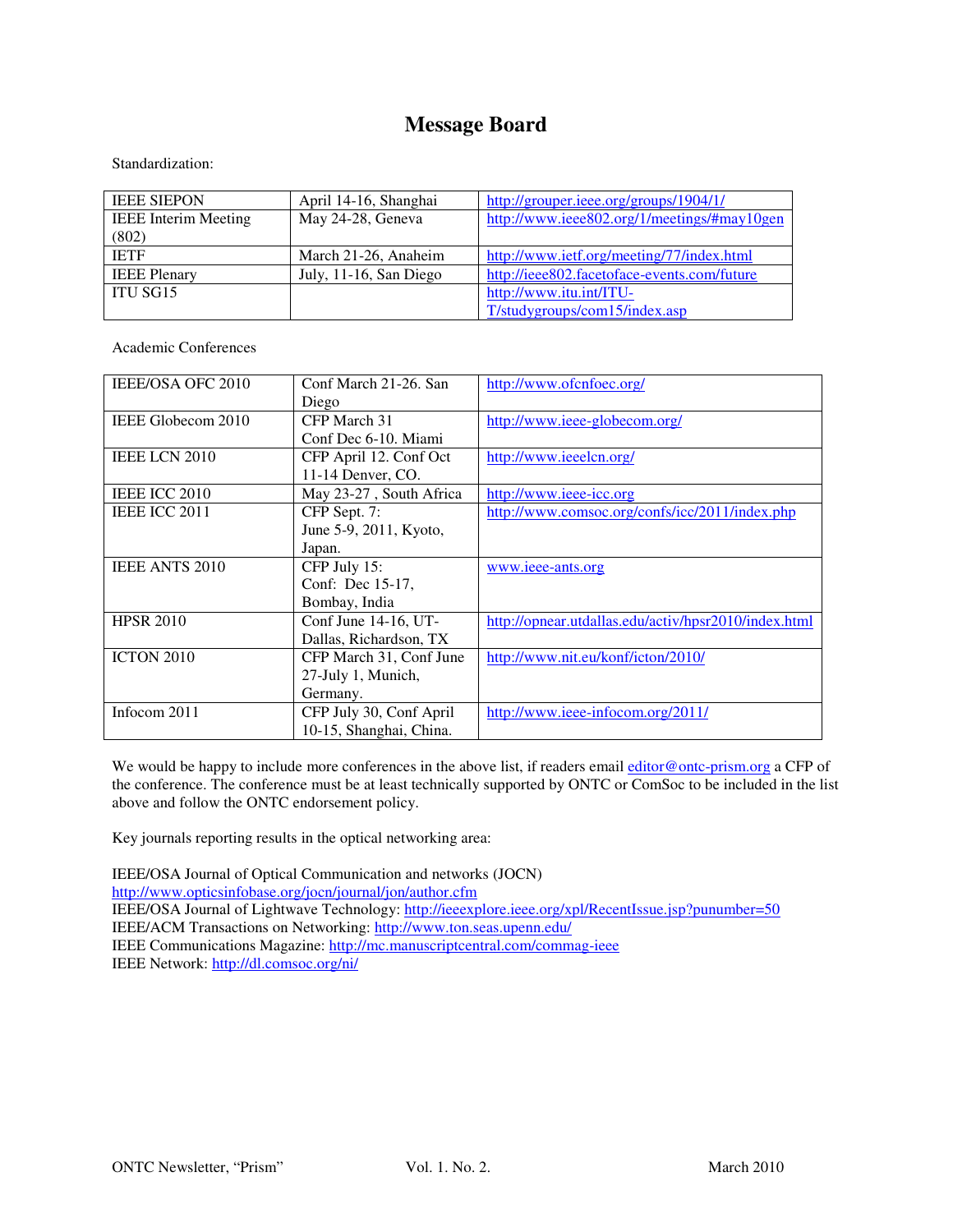# **The Next Generation of Ethernet**

John D'Ambrosia Senior Scientist, CTO Group, Force10 Networks Chair, IEEE P802.3ba 40Gb/s and 100Gb/s Ethernet Task Force

#### *Introduction*

In December of 2007 the IEEE Standards Association approved the formation of the IEEE P802.3ba Task Force, which was chartered with the development of 40 Gigabit Ethernet (40 GbE) and 100 Gigabit Ethernet (100GbE). The shift from the traditional Ethernet approach of 10x leaps only in speed reflected the differing growth rates between computing / server applications and network aggregation applications. Networking applications, whose bandwidth requirements are doubling approximately every 18 months, have greater bandwidth demands than computing applications, where the bandwidth capabilities for servers are doubling approximately every 24 months. The impact of this difference in bandwidth growth is illustrated in Figure 1.



Figure 1- Bandwidth Growth Forecasts<sup>i</sup>

The physical layer specifications selected for each rate target the distance requirements for the intended applications. For computing and server applications at 40 Gb/s, there are three distance objectives: at least 1m over a backplane; at least 7m over a copper cable assembly; and at least 100m on OM3 multimode fiber (MMF). For core networking and aggregation applications at 100 Gb/s, there are four distance objectives: at least 7m over a copper cable assembly; at least 100m on OM3 MMF; at least 10km on single-mode fiber (SMF); and at least 40km on SMF. Additionally, the need for the transmission of Ethernet over optical transport networks (OTN) was recognized, and an objective to provide appropriate support for OTN was adopted.

### *Physical Layer Specifications*

**Table 1** provides a summary of the different physical layer specifications that were ultimately targeted by the task force with their respective port type names.

| Port Type   | Reach                  | $40$ GbE | $100$ GbE | Description        |
|-------------|------------------------|----------|-----------|--------------------|
| 40GBASE-KR4 | At least 1 m backplane |          |           | $4 \times 10$ Gb/s |
| 40GBASE-CR4 | At least 7m cu cable   |          |           | "n" $X$ 10 Gb/s    |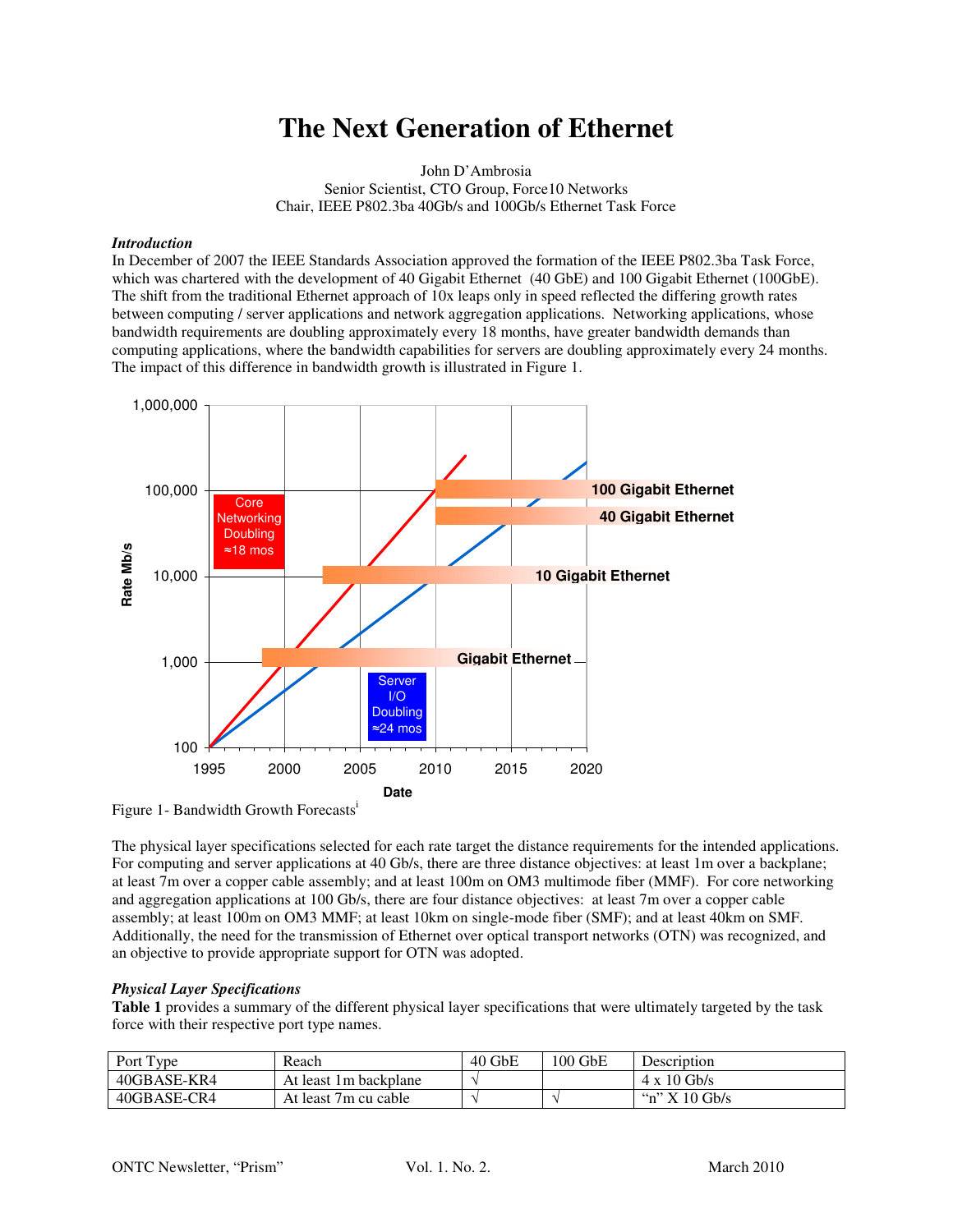| $100$ GBASE-CR10 |                       |  |                         |
|------------------|-----------------------|--|-------------------------|
| 40GBASE-SR4      | At least 100m OM3 MMF |  | "n" x $10$ Gb/s         |
| $100$ GBASE-SR10 |                       |  | (Use of Parallel Fiber) |
| 40GBASE-LR4      | At least 10km SMF     |  | $4 \times 10$ Gb/s      |
| $100$ GBASE-LR4  | At least 10km SMF     |  | $4 \times 25$ Gb/s      |
| $100$ GBASE-ER4  | At least 40km SMF     |  | $4 \times 25$ Gb/s      |

Table 1 – Summary of IEEE P802.3ba Physical Layer Specifications

Below is a description of each of the different PHYs in the 40GbE / 100GbE family:

- The 40GBASE-KR4 PMD supports backplane transmission over four channels in each direction at 40 gigabit per second. The effective date rate per differential pair is 10 gigabit per second. It leverages the 10GBASE-KR architecture, already developed channel requirements and PMD.
- The 40GBASE-CR4 / 100GBASE-CR10 PHY supports transmission of 100GbE over 7m of twinaxial copper cable across four differential pair in each direction for 40GbE and across ten differential pair in each direction for 100GbE. The effective date rate per differential pair is 10 gigabit per second. The PHY leverages past work from the Backplane Ethernet project by utilizing the 10GBASE-KR architecture, channel budget, and Physical Medium Dependent Sub-layer. (PMD).
- The 40GBASE-SR4 / 100GBASE-SR10 PHY is based on 850nm multimode fiber (MMF) optical technology and supports transmission of 40GbE across four parallel fibers in each direction and 100GbE across ten parallel fibers in each direction. The effective date rate per lane is 10 gigabit per second. Optical Multimode 3 (OM3) grade fiber, which has an effective modal bandwidth of 2000MHz/km, can support reaches up to at least 100m, while Optical Multimode 4 (OM4) grade fiber, which has a an effective modal bandwidth of 4700MHz/km, can support reaches up to at least 125m. An optional nonretimed electrical interface, CPPI (100 Gigabit Parallel Physical Interface), has been designed to support chip-to-module applications, and is optimized based on the 40/100GBASE-SR physical layer specification.
- The 40GBASE-LR4 PMD is based on 1310nm, Coarse Wave Division Multiplexing (CWDM) technology and supports transmission over at least 10km over Single-mode fiber (SMF). The grid is based on the ITU G.694.2 specification, and the wavelengths used are 1270, 1290, 1310, and 1330nm. The effective data rate per lambda is 10 gigabit per second, which will help maximize re-use of existing 10G PMD technology. Therefore, the 40GBASE-LR4 PMD supports transmission of 40 Gigabit Ethernet over 4 wavelengths on each SMF in each direction.
- The 100GBASE-LR4 PHY is based on Dense Wave Division Multiplexing (DWDM) technology and supports transmission of at least 10km over a pair of single-mode fibers (SMF). The four center wavelengths are 1295nm , 1300nm, 1305nm, and 1310nm. The center frequencies are spaced at 800 GHz, and are members of the frequency grid for 100 GHz spacing and above defined in ITU-T G.694.1. The effective data rate per lambda is 25 gigabit per second. Therefore, the 100GBASE-LR4 PMD supports transmission of 100GbE over 4 wavelengths on a single SMF in each direction.
- The 100GBASE-ER4 PHY is also based on DWDM technology and supports transmission of at least 40km over a pair of single-mode fibers. The four center wavelengths are 1295nm, 1300nm, 1305nm, and 1310nm. The center frequencies are spaced at 800 GHz, and are members of the frequency grid for 100 GHz spacing and above defined in ITU-T G.694.1. The effective data rate per lambda is 25 gigabit per second. Therefore, the 100GBASE-LR4 PMD supports transmission of 100GbE over 4 wavelengths on a single SMF in each direction. To achieve the 40km reaches called for, it is anticipated that implementations may need to include semiconductor optical amplifier (SOA) technology.

### *The IEEE P802.3ba Architecture*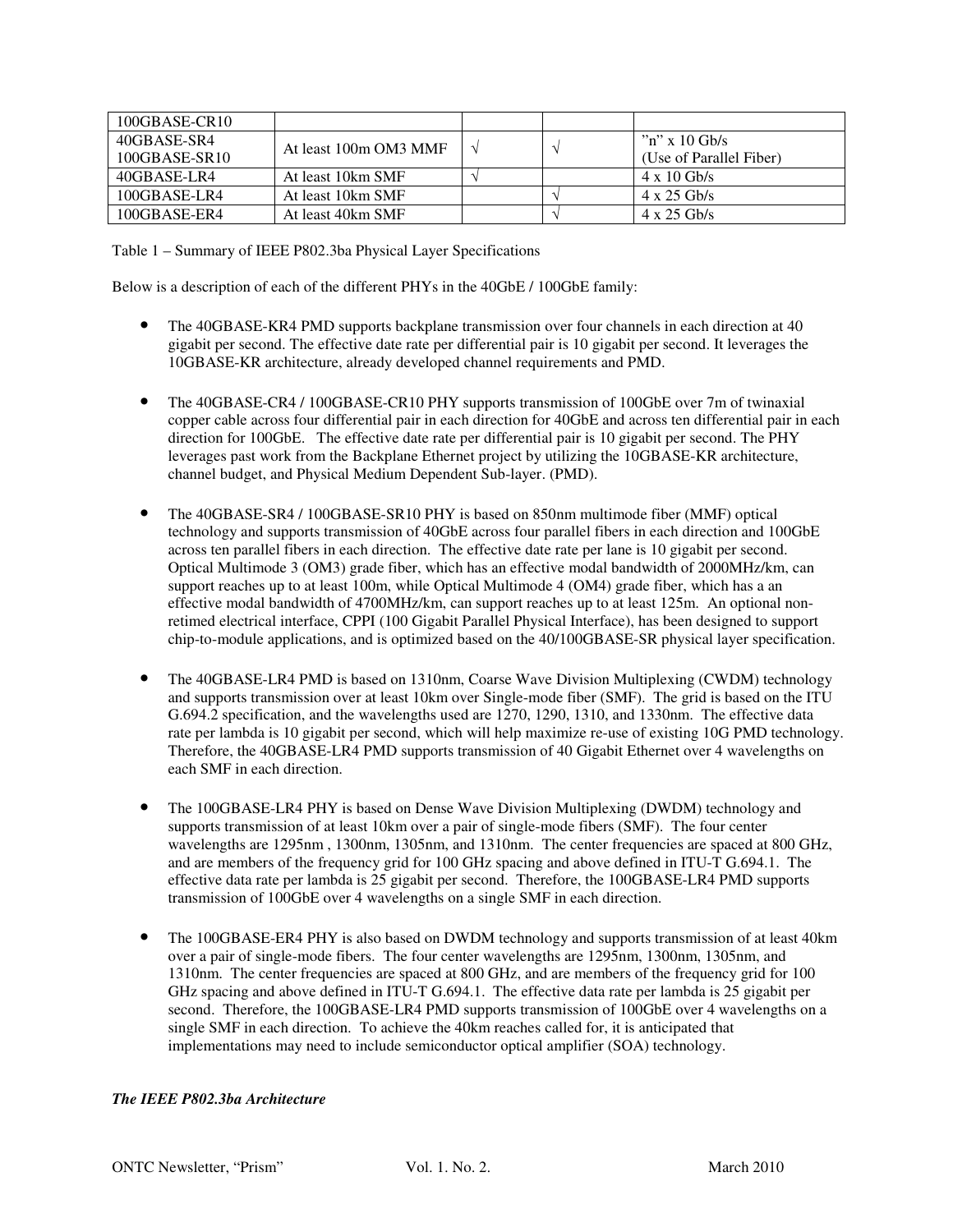Figure 2 illustrates the overall IEEE P802.3ba architecture that supports both 40 Gigabit Ethernet and 100 Gigabit Ethernet. While all of the PHYs have a Physical Coding (PCS) sub-layer, Physical Medium Attachment (PMA) sub-layer, and a Physical Medium Dependent (PMD) sub-layer, only the copper cable (-CR) and backplane (-KR) PHYs have an Auto-Negotiation (AN) sub-layer and an optional Forward Error Correction (FEC) sublayer.

This architecture is the true innovation in the standard, as it is a flexible and scalable architecture that can support both 40GbE and 100GbE, the multiple PHYs being developed as part of the IEEE P802.3ba standard, as well as physical layer specifications that may be developed by future task forces. The keys to this flexible architecture reside in the lane distribution scheme of the Physical Coding (PCS) sub-layer and the multiplex / de-multiplex functionality of the Physical Medium Attachment (PMA) sub-layer.



Figure 2 - IEEE P802.3ba Architecture

The PCS sub-layer couples the respective Media Independent Interface (MII) to the PMA sub-layer. The aggregate stream coming from the MII into the PCS sub-layer undergoes the 64B/66B coding scheme that was used in 10 Gigabit Ethernet. Using a round robin distribution scheme, 66-bit blocks are then distributed across multiple lanes, referred to as "PCS Lanes," each with a unique lane marker, which is periodically inserted. This is illustrated in Figure 3. For 40GbE there are four PCS lanes and for 100GbE there are twenty PCS lanes.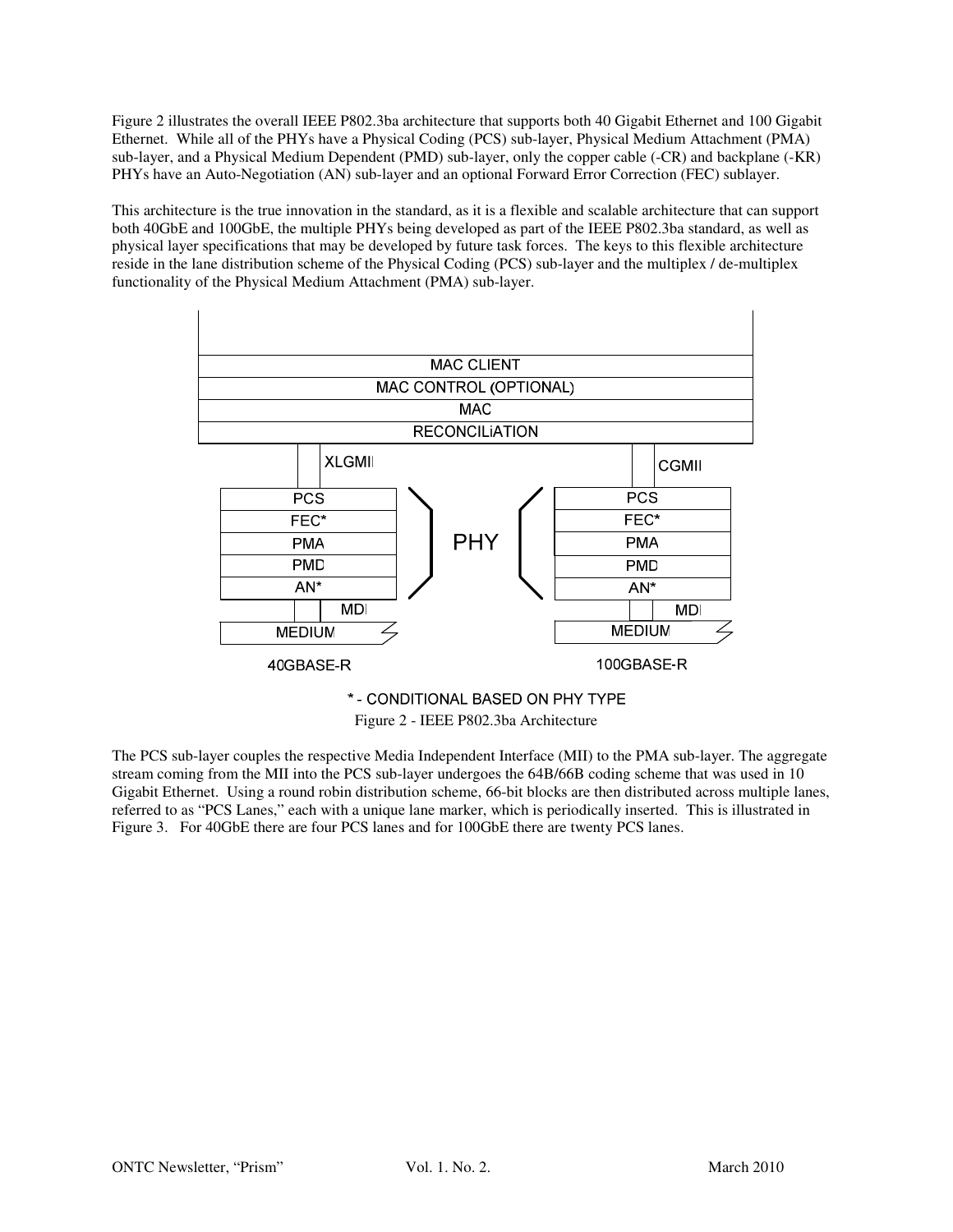

## Figure 3 – PCS Lane Distribution Concept <sup>ii</sup>

The PMA sub-layer, which is the intermediary sub-layer between the PCS and the PMD, provides the multiplexing function that is responsible for converting the number of PCS lanes to the appropriate number of lanes or channels needed by the PMD.

Additionally, the PMA sub-layer plays an integral role in the implementation of the respective Attachment Unit Interface (AUI), which is an optional physical interface based on 10Gb/s electrical signaling, as a PMA sub-layer will exist on both sides of the respective AUI. These interfaces are used for portioning the system design, and are used for chip-to-chip and chip-to-module applications. For 40 Gigabit Ethernet, the AUI is called "XLAUI" ("XL" is the Roman numeral for 40), and there are four transmit pairs and four receive pairs.

### *Conclusions*

While the upcoming ratification of the IEEE P802.3ba standard, scheduled for June of 2010, will be a major accomplishment, it is anticipated that the 100GbE family will undergo further development. For example, at the time of writing this column the IEEE 802.3 has formed a new study group that will examine the need for the development of a 40Gb/s Ethernet single-mode fiber PMD that is optimized for client applications in the carrier environment. It is also anticipated that future developments in electrical and optical signaling will be applied to the IEEE P802.3ba architecture, which was developed for just this purpose. Furthermore, the IEEE P802.3ba architecture was conceived as an architecture that could scale to support future speeds of Ethernet, and as noted earlier, based on the observation that bandwidth requirements for core networking applications are doubling approximately every 18 months, core networking applications are forecasted to need Terabit Ethernet in 2015.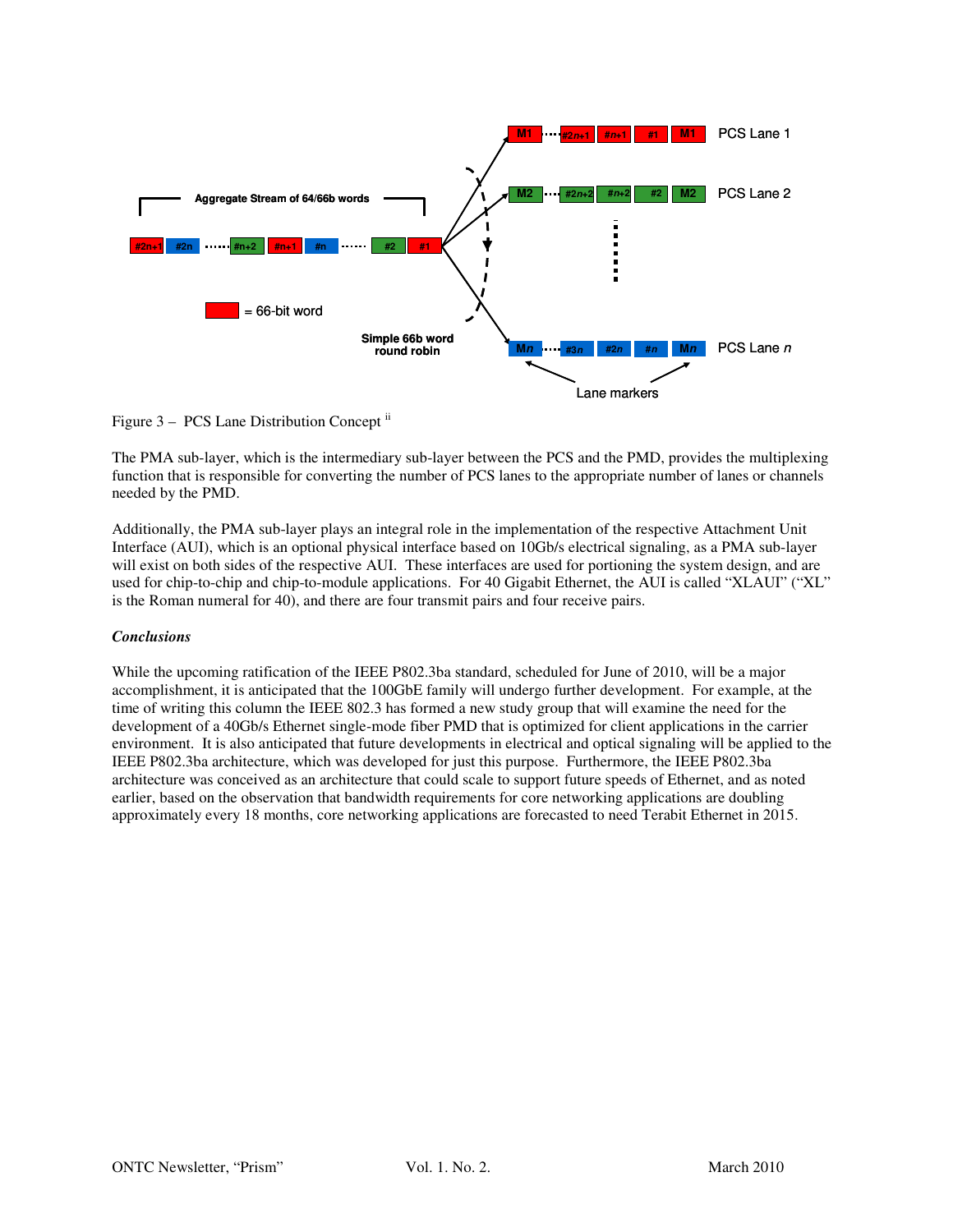# **Exploring the potentials of GMPLS for future applications**

Weiqiang Sun, Yaohui Jin, Wei Guo and Weisheng Hu Shanghai Jiao Tong University

### **GMPLS at a glance**

Generalized Multiprotocol Label Switching, or GMPLS, is a suite of protocols to enable automated resource discovery, automated service provisioning and automated failure recovery. Driven by the benefit of improved network reliability (through protection or fast failure recovery) and reduced network OPEX, an increasing amount of GMPLS enabled networks are now being deployed in metro area and even in national backbones. In the short run, the deployment of such networks will enable network operators to provide new value added services such as Bandwidth on Demand (BoD) with a reduced OPEX. In the long run, GMPLS networks have the potential of carrying a big variety of services. In this article we try to highlight the current status in the research community and challenges for such a trend.

### **Examples of applying GMPLS for novel services**

Starting from 2001, the time when the key concepts and features are gradually being standardized, a considerable number of efforts have been seen in the area of putting GMPLS into advanced networking/service environments. This is exemplified by the various research programs in the US, Europe and Asia (see [1] and [2] for an overview). In such programs, GMPLS has not only been used as a way to reduce management complexity and increase reliability, like the industry is doing right now, but also it is used as a new way for service provisioning. For example, the GMPLS control plane is often integrated with the application to realize seamless on-demand circuit provisioning, so that dynamic data intensive applications may be served with dedicated bandwidth pipes in an efficient manner.

In a more recent effort, Vincent W. S. Chan et al. argue that GMPLS can be one of the enabling technologies for realizing large scale dynamic wavelength services to the masses [3]. By combining statistical multiplexing in access networks and GMPLS provisioned quasi-static light-paths in core networks, the researchers claim that future all optical networks may be able to serve up to  $10^7$  users in a metro area network (MAN), each at a data rate that a wavelength can provide.

In another work, W. Sun et al. demonstrated cross-layer circuit provisioning to satisfy different application needs [2]. An application, instead of an end system as a whole, can be the entity to request a light-path. In the demonstration, the initiation of light-path setup is seamlessly integrated with the TCP 3-way handshake process, resulting in a high performance yet transparent transmission service. When implemented in a private network, this way of circuit provisioning may be an interesting candidate for future demanding applications, data center inter-connection being one of them.

### **Dynamic provisioning performance of GMPLS**

Before GMPLS can be fully utilized to its potential, it is important that we have good ways to characterize and measure its performance. What seem obvious performance measures include LSP dynamic provisioning performance, failure recover performance, singling and routing scalability etc. What seems less obvious is the consistency between control plane and data plane. Standardization on some of these performance measures has started [4-7] and still has a long way to go.

From 2004, we performed a number of tests on several SDH based GMPLS networks/testbeds. The main finding of the tests include: i) Implementation of GMPLS is getting mature over time. We find that the delay to setup a 2-hop LSP decreased steadily from the initial 600+ milliseconds to less than 100 milliseconds. ii) LSP setup delay exhibits high variance, especially under high traffic load. This may have very important implications to applications when LSP setup/release is very dynamic. iii) LSP setup delay can be highly implementation dependent. Although randomness is observed in all measurements, we find that different implementations may exhibit totally different statistical behavior. iv) the delay in cross connection programming and data plan/control plane interaction can be a dominating part in the overall LSP setup delay. Small but non-zero setup failure probability is observed in many tests.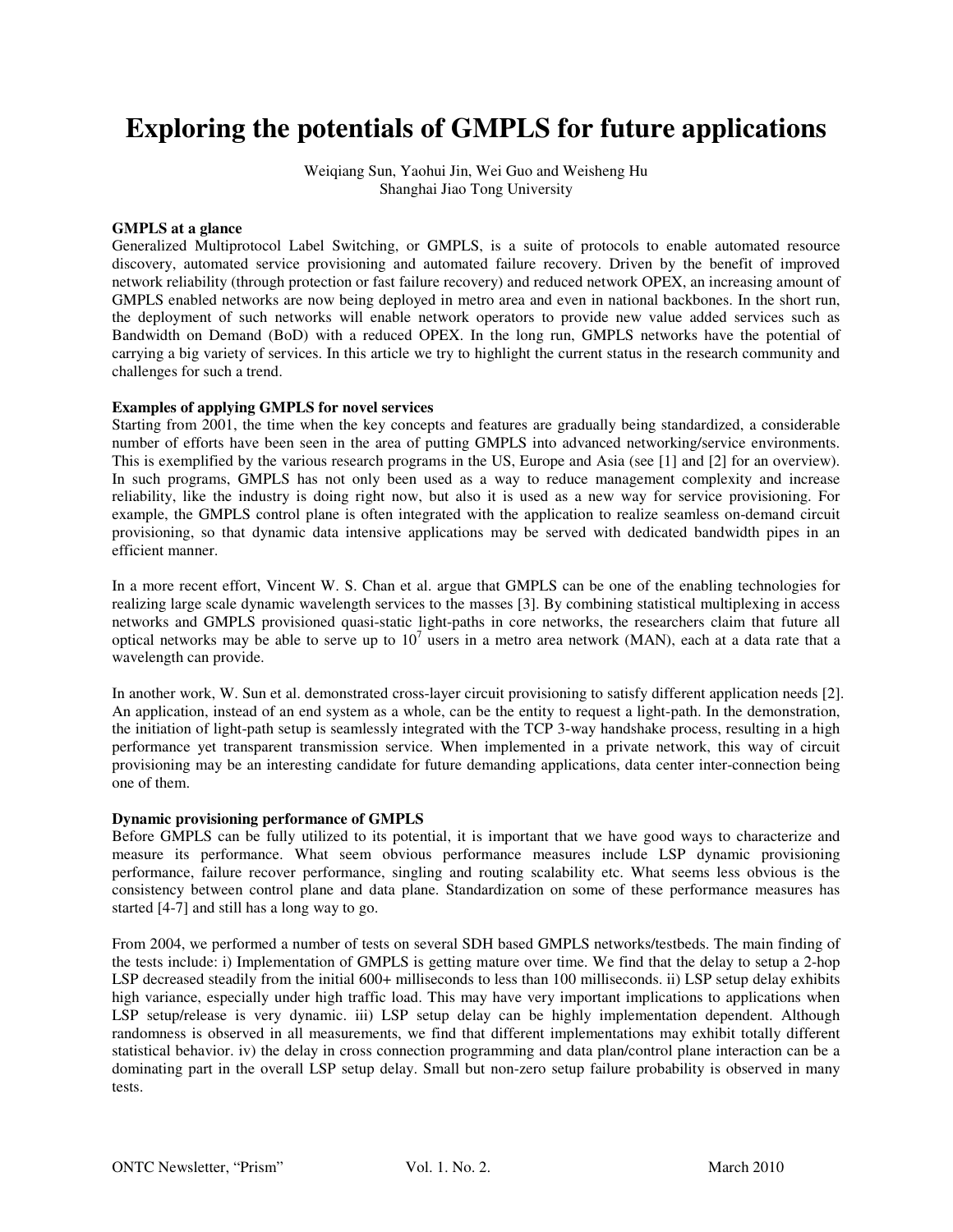These results indicate that although current state of GMPLS impelmentations may well meet the current provisioning requirements, it is far from enough for future applications. As both the interest and understanding in this topic are increasing in the community, it is expected that more issues will be identified. Further engineering of existing protocols and implementations will be necessary for significant performance improvement.

This research is supported in part by STCSM under grant 09QA1403200 and NSFC.

#### **References**

[1] I. W. Habib et al., "Deployment of the GMPLS control plane for grid applications in experimental high-performance networks," IEEE Commun. Mag., vol. 44, no. 3, pp.65-73, 2006.

[2] W. Sun et al., "A cross-layer optical circuit provisioning framework for data intensive IP end hosts," IEEE Communications Magazine, vol. 46, no. 2, pp.S30-37, 2008.

[3] Vincent W. S. Chan et al., Optical Flow Switching, http://www.mit.edu/~medard/papersnew/WOBS Final.pdf, accessed Jan.2010

[4] W. Sun et al., "Label Switched Path (LSP) Dynamic Provisioning Performance Metrics in Generalized MPLS Networks," Internet draft, draftietf-ccamp-lsp-dppm-11.txt, Dec. 2009, work in progress.

[5] W. Sun et al., "Label Switched Path (LSP) Data Path Delay Metric in Generalized MPLS/MPLS-TE Networks," draft-sun-ccamp-dpm-00.txt, Internet draft, work in progress

[6] S. Poretsky et al., "Benchmarking Terminology for Protection Performance," Internet Draft, draft-ietf-bmwg-protection-term-07.txt, Nov. 2008, work in progress.

[7] R. Papneja et al., "Methodology for Benchmarking MPLS Protection Mechanisms," Internet draft, draft-ietf-bmwg-protection-meth-06.txt, Nov. 2008, work in progress.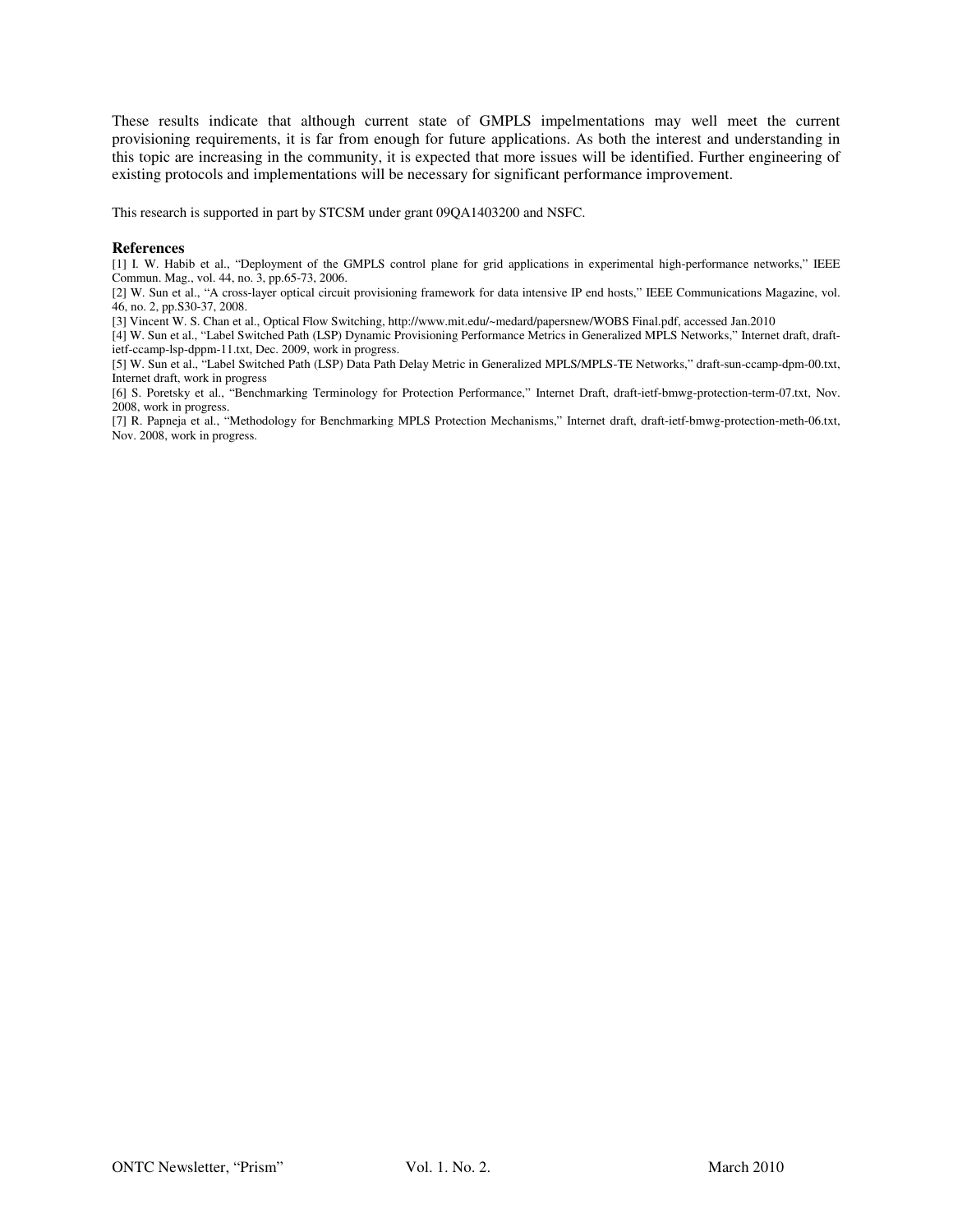# **Re-architecting the Cloud Data-Center Networks**

Christian Esteve Rothenberg

University of Campinas (Unicamp) – Brazil chesteve@dca.fee.unicamp.br

Large-scale Internet data centers (DC) are empowering the new era of *cloud computing*, a still evolving paradigm that promises infinite capacity, no up-front commitment and pay-as-you-go service models. Ongoing research [3] towards providing low-cost powerful *utility computing* facilities includes large-scale (geo)-distributed application programming, innovation in the infrastructure (e.g., energy management, packing), and re-thinking how to interconnect thousands of commodity PCs. In this article, we focus on the latter and review developments that are taken place in architecting data center networks (DCN) to meet the requirements of the cloud.

Introduction - In contrast to traditional enterprise DCs built from high-prize "scale-up" hardware devices and servers, cloud service DCs consist of low-cost commodity servers that, in large numbers and with appropriate software support (e.g., virtualization), match the performance and reliability of traditional approaches at a fraction of the cost. However, the networking fabric within the data center has not evolved (yet) to the same levels of commoditization [1]. Today's DCs use expensive enterprise-class networking equipment that require tedious network and IT management practices to provide efficient Internet-scale data center services. Consolidated on converged IP/Ethernet technologies, current DCNs are constrained by the traditional L2/L3 hierarchical organization which hampers the *agility* to dynamically assign services provided by virtual machines (VM) to any available physical server. Moreover, IP subnetting and VLAN fragmentation end up yielding poor server-to-server capacity even when relying on expensive equipment at the upper layers of the hierarchy [5].

Resource usage in the highly virtualized Cloud is very dynamic due to the nature of cloud services, causing unpredictable traffic patterns [11] for which common enterprise traffic engineering practices or intra-domain networks are not well suited and often result in over-subscription rates as high as 1:240 [4]. While not critical in enterprise networks, two main limitations of traditional Ethernet adversely affect its use in DCs: (1) scalability limits of ARP-broadcasting-based bridged spanning tree topologies; and (2) means to alleviate congestion without increasing latency. As a result, Ethernet-based store and forward switching potentially cause unacceptable high latencies in addition to dropped or reordered packets and excessive path failure recovery times even in the rapid versions of the spanning tree protocol (STP). An additional network management issue is concerned with the requirement of tweaking network path selection mechanisms to force the traffic across an ordered sequence of middleboxes (e.g., firewall, WAN opt., DPI, LB).

These and other shortcomings have made traditional Ethernet switching generally unsuitable for large-scale and high-performance computing needs of the cloud DCN. Industry efforts have been undertaken towards Data Center Ethernet extensions to provide QoS, enhanced bridging (IEEE 802.1 DCB), multipathing (IETF TRILL), Fibre Channel support, and additional Convergence Enhanced Ethernet (CEE) amendments. In the following, instead of delving into the market-driven incremental path of DC Ethernet solutions, we focus on the overarching requirements identified by industry and academia:

· Resource Pooling. The illusion of infinite computing resources available on demand requires means for elastic computing and agile networking. Hence, statistical multiplexing of physical servers and network paths needs to be pushed to levels higher than ever. Such degree of *agility* is possible (i) if IP addresses can be assigned to any VM within any physical server, and (ii) if all network paths are enabled and load-balanced.

· Scalability. Dynamically networking a large pool of location-independent IP addresses (i.e., in the order of millions of VMs) requires a large scale Ethernet forwarding layer. Unfortunately, ARP broadcasts, MAC table size constraints, and STP limitations place a practical limit on the size of the system.

· Performance. Available bandwidth should be high and uniform, independent from the endpoints' location. Therefore, congestion-free routing is required for any traffic matrix, in addition to fault-tolerance (i.e., graceful degradation) to link and server instabilities.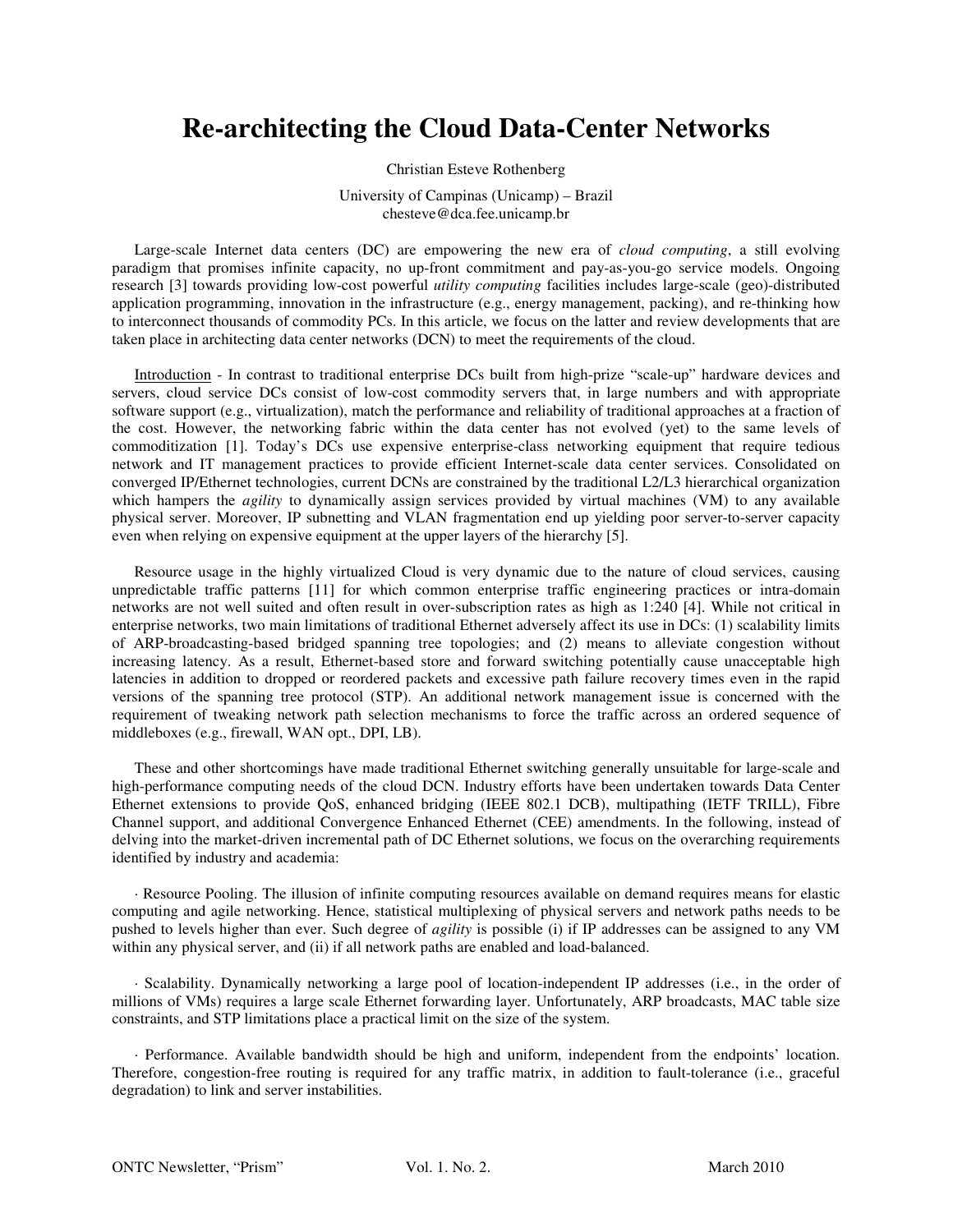Re-architecting approaches - Traditional DCN architectures consist of a tree of L2/L3 switches with progressively more specialized and expensive equipment moving up the network hierarchy. Unfortunately, this architectural approach is not only costly but results in the network becoming the bottleneck for cloud DC applications. Recent research in re-architecting DCNs has spurred creative designs to interconnect PCs at large, including shipping-container-tailored designs with servers acting as routers and switches as dummy crossbars [6] or re-thinking the flatness of MAC Ethernet addresses in favor of location-based pseudo MAC addresses [8].

The architectural approach of so-called next generation DCNs can be classified as *server-centric* or *networkcentric*, depending on where the new features are implemented. The common goal is to provide a scalable, costefficient networking fabric to host Web, cloud and cluster applications. Many of these applications require bandwidth-intensive, one-to-one, one-to-several (e.g., distributed file systems), one-to-all (e.g., application data broadcasting), or all-to-all (e.g., MapReduce) communications among servers. Non-uniform bandwidth among DC nodes complicates application design (i.e., requires notion of data locality) and limits the overall system performance, turning the inter-node bisection bandwidth the main bottleneck in large-scale DCNs. The principal architectural challenges of DCNs are L2 scalability, limiting broadcast traffic, and allowing for multipath routing.

The rationale behind *server-centric* designs is to embrace the "end-host customization" and leverage servers with additional networking features. In a managed environment like the DC, servers are already commonly equipped with modified operating systems, hypervisors and/or software-based virtual switches to support the instantiation of networked VMs. Under a server-centric paradigm, routing intelligence is (sometimes solely) placed into servers handling also load-balance and fault-tolerance. Servers with multiple network interfaces act as routers (aka P2P networks) and switches do not connect to switches and act as crossbars. The approach is to leverage commodity hardware to "scale-out" instead of high-end devices to "scale up". The resulting server-centric interconnection networks follow the principles of e.g., mesh, torus, rings, hypercubes or *de Bruijn* graphs, well-known from the high performance computing (HPC) and peer-to-peer (P2P) fields.

Two remarkable examples from Microsoft Research branches are VL2 [4] and Bcube [6]. VL2 describes a large Virtual Layer 2 Ethernet DCN that builds upon existing networking technologies and yields uniform high capacity and traffic fairness by virtue of valiant load balancing (VLB) to randomize traffic flows throughout a 3-tiered switching fabric using IP-in-IP encapsulation and Equal Cost Multi-Path (ECMP). In order to support agility, VL2 uses flat addresses in the IP layer and implements address resolution (mapping of application IP address to location IP address) by modifying the end systems and querying a scalable directory service. Bcube [6] is a shippingcontainer-tailored DCN design where switches only interconnect servers acting as routers. Scalable, highperformance forwarding is based on source routing upon a customized shim header (additional packet header) inserted and interpreted by end-hosts, which are equipped with multiple-cores and programmable network interface cards (e.g., NetFPGA). Container-based modular DCs emerge as an efficient way to deliver computing and storage services by packing a few thousand servers in a single container. The notable benefits are the easy deployment (just plug-in power, network, and chilled water), the high mobility, the increased cooling efficiency, and foremost the savings in manufacturing and hardware administration. Challenges include high resilience to network and server failures, since manual hardware replacement may be unfeasible or not cost-effective.

On the other hand, *network-centric* designs aim at unmodified endpoints connected to a switching fabric such as a Clos network, a Butterfly or a fat-tree topology. For instance, the fat-tree topology is very appealing because it provides an enormous amount of bisection bandwidth (without over-subscription) while using only small, uniform switching elements [1, 2]. The key modification happens at the control plane of the network, leaving end hosts and the switch hardware untouched, exploiting the availability of an open API such as OpenFlow [7]. Network customization through switch programmability requires network-wide controllers to install the forwarding tables of switches, resolve IP identifiers to network locators in response to ARP requests intercepted at edge switches, which are programmed for the desired line-speed packet flow handling actions (e.g., header re-writings). For instance, PortLand [8] is a native layer 2 network based on translating Ethernet MAC addresses into position-based "pseudo" MAC addresses. Network equipment vendors have already begun building switches from merchant silicon using multi-stage fat-tree topologies internally [2].

If we abstract the details of proposed DCN architectures (see examples in Table 1), in addition to design for failure (breakdown of servers and switches assumed to be common at scale), the following design principles can be identified: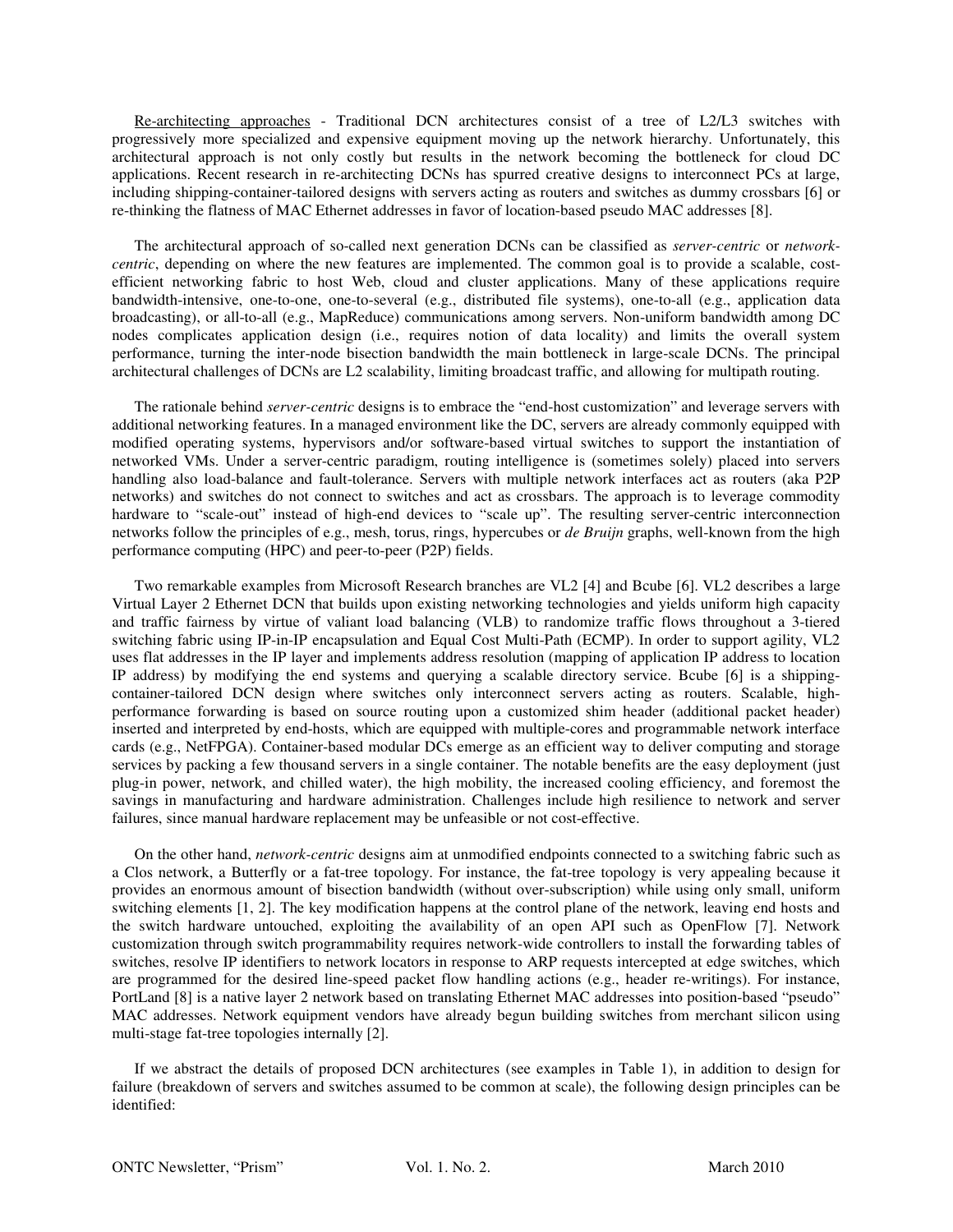· Scale-out topologies. Similar to how HPC clusters have been using two and multi-layer Clos configurations for around a decade because of their nice properties (e.g., blocking probability, identical switching elements), scale-out topologies of cloud DCN commonly follow a 3-tier arrangement with a lower layer of top-of-rack (ToR) switches, a layer of aggregation switches, and an upper layer of core switches. However, as long as they offer large path diversity and low diameter, other scale-out topologies can be considered (e.g., DHT-like rings, Torus).

· Separating Names from Locations. Identifier-locator split is not only an issue of Internet routing research (cf. IRTF RRG, LISP) to overcome the semantic overload of IP addresses, but is the common approach in DCNs to enable scalability and resource pooling of IP addressable services. The lack of topological constraints when assigning IP addresses to physical servers and VMs, enables cloud services to expand or contract their footprint as required. In this context, IP addresses are not meaningful for packet routing, which is commonly based on a revisited (usually source-routing-based) packet forwarding approach.

· Traffic randomization. The burstiness and the unpredictability of DC traffic patterns [11] requires routing solutions that provide load balancing for all possible traffic patterns, i.e., demand-oblivious load balanced routing schemes. Oblivious routing has shown excellent performance guarantees for changing and uncertain traffic demands in the Internet backbones and more recently in DCN environments [4, 6]. For instance, VLB bounces off every flow to random intermediate switches and can be implemented via encapsulation (e.g., IEEE 802.1ah, IP-in-IP) or revisited packet header bit spaces (e.g., position-based hierarchical MAC addresses [8], Bloom-filter-based Ethernet fields [13]).

· Centralized controllers. In order to customize the DCN and achieve the meet control requirements, a direct networking approach based on logically centralized controllers is a common approach to transparently provide the networking functions (address resolution, route computation) and support services (topology discovery, monitoring, optimization). Implemented as fault-tolerant distributed services in commodity servers, centralized directory and control plane services have shown to scale well and be able to take over the network control, rendering floworiented networking, load balancing, health services, multicast management, and so on.

|                       |                     |                     | . .               |                  |                    |
|-----------------------|---------------------|---------------------|-------------------|------------------|--------------------|
|                       | VL2 [4]             | Monsoon [5]         | Bcube [6]         | Portland [8]     | SiBF [13]          |
| Topology              | 3-tier 5-stage Clos | 3-tier 5-stage Clos | Hypercube         | 3-level fat-tree | Any                |
| Routing & Forwarding  | $IP-in-IP$          | MAC-in-MAC          | Shim-header-based | Position-based   | Bloom-filter-based |
|                       | encapsulation       | tunneling           | source routing    | hierarchical MAC | source routing MAC |
| Load balancing        | VLB.                | VLB                 | <b>Oblivious</b>  | Not defined      | VLB                |
| End-host modification | Yes                 | Yes                 | Yes               | No               | No                 |
| Programmable switches | No                  | Yes                 | No                | Yes              | Yes                |

**Table 1. Comparison of published architectural approaches for cloud data center networks.** 

Trends - Cloud DCs are like factories, i.e., the number one goal is to maximize useful work per dollar spent. Hence, many efforts are devoted to minimize the costs of running the large scale infrastructures [3], which requires bringing down the power usage effectiveness (PUE) levels and potentially benefiting from tax incentives for (near) zero-carbon-emission DCs. In this context, energy efficiency of photonic cross-connects outperform the electrical counterparts. However, before we assist to the first all-optical DCN, the price-per-Gbit of optical ports needs to sink at a higher rate than the electrical versions. Further technology market break even points that need to be monitored include high speed memory and solid state disks. Spinning-based hard disks offer the best bit-per-dollar ratio but are limited by their access time, which motivates the design of novel DC architectures [9] where information is kept entirely in low latency RAM or solid state flash drives, while legacy disks are deprecated to back-up jobs. Another ratio that may motivate the design of new (content-centric) inter-networking solutions is the *memory vs. transit* price, which may motivate DCNs (and routers) to cache every piece of data in order to reduce the costs of remote requests.

The so-called green networking trend favors connections to remote locations close to (cheap/clean) energy sources. Recent studies [10] in cost-aware Internet routing have reported 40% savings of a cloud computing installation's power usage by dynamically re-routing service requests to wherever electricity prices are lowest on a particular day, or perhaps even where the data center is cooler. Such green inter-networking approaches require routing algorithms that track electricity prices and take advantage of daily and hourly fluctuations, weighting up the physical distance needed to route information against the potential savings from reduced energy costs.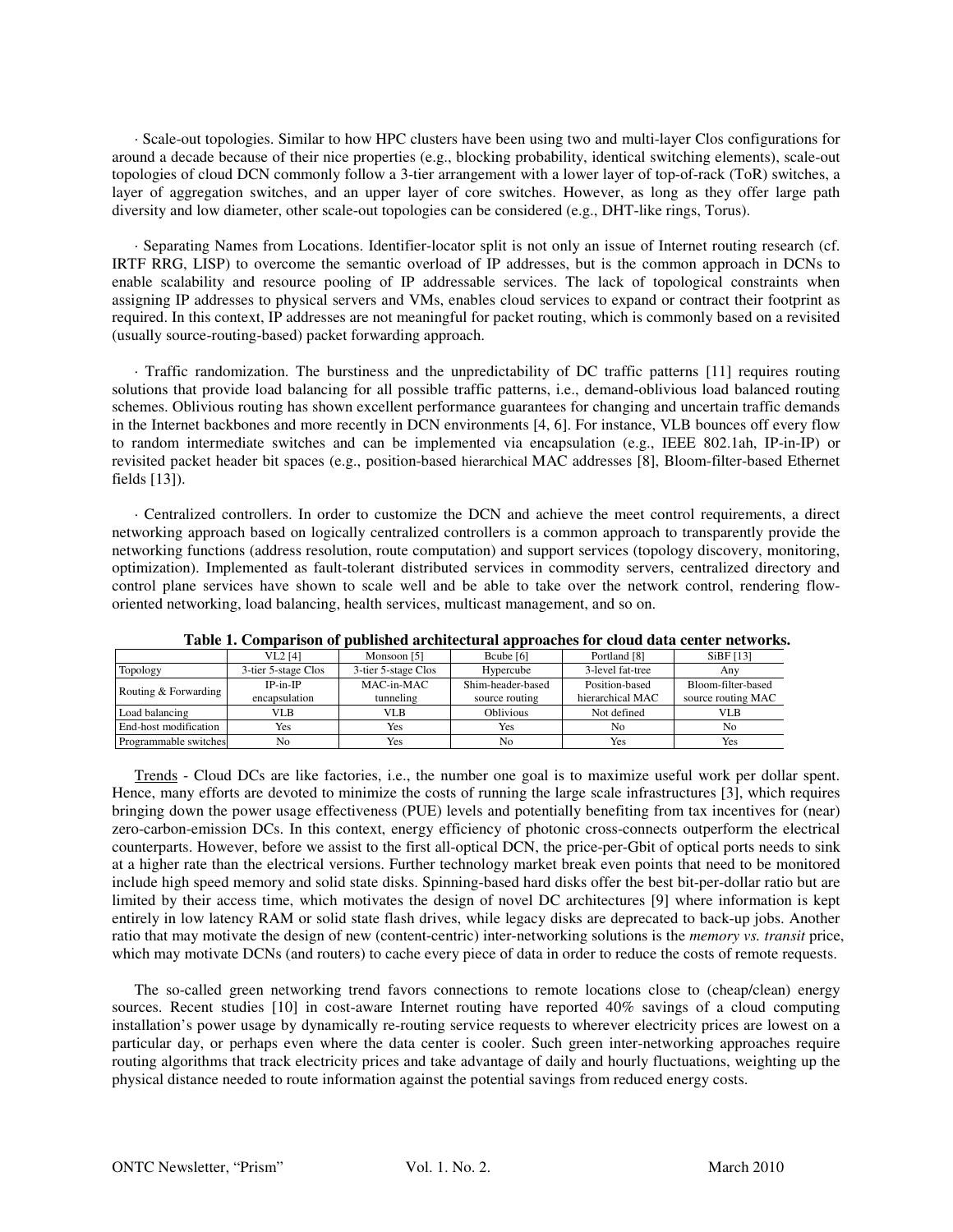Finally, the following domains can be identified as distinctive areas of opportunities for optical technologies:

1) Intra-DCN with all-optical technology, potentially with multiple lambdas per port and WDM-based solutions. Innovation is call for to provide fast reconfigurable optical paths to circumvent congestions by dynamically setting up light paths between ToRs (cf. [12]), or novel configuration-less multicast-friendly optical switching, e.g., borrowing from the Bloom filter principle of the electrical domain (cf. [13]) to provide pure optical switching based on the presence of a certain combination of optical signal wavelengths.

2) Inter-DCN solutions to support the (live) migration of VM and data-intense computation jobs from the enterprise to the cloud and vice-versa, the so-called *cloud-bursting*. In addition to being bandwidth-hungry, cloudbursting requires scalable networking solutions with built-in security and control mechanisms (aka Virtual Private Lan Services - VPLS) that provide addressing protocol and topology transparency over QoS capable virtual private clouds. In this context, multi-domain optical technologies may be an aid to the emergence of an Inter-Cloud, i.e., the inter-networking of Clouds (public, private, internal) for the dynamic creation of federated computing environments that promise to leverage the Internet to an even more consolidated global service platform.

#### **References**

- [1] M. Al-Fares, A. Loukissas, and A. Vahdat, "A scalable, commodity data center network architecture," SIGCOMM CCR, vol. 38, no. 4, pp. 63–74, 2008.
- [2] N. Farrington, E. Rubow, and A. Vahdat, "Data Center Switch Architecture in the Age of Merchant Silicon," in IEEE Hot Interconnects, New York, Aug. 2009.
- [3] A. Greenberg, J. Hamilton, D. A. Maltz, and P. Patel, "The cost of a cloud: research problems in data center networks," SIGCOMM CCR, vol. 39, no. 1, 2009.
- [4] A. Greenberg, J. R. Hamilton, N. Jain, S. Kandula, C. Kim, P. Lahiri, D. A. Maltz, P. Patel, and S. Sengupta, "Vl2: a scalable and flexible data center network," SIGCOMM CCR, vol. 39, no. 4, pp. 51–62, 2009.
- [5] A. Greenberg, P. Lahiri, D. A. Maltz, P. Patel, and S. Sengupta, "Towards a next generation data center architecture: scalability and commoditization," in PRESTO '08. New York, NY, USA: ACM, 2008, pp. 57–62.
- [6] C. Guo, G. Lu, D. Li, H. Wu, X. Zhang, Y. Shi, C. Tian, Y. Zhang, and S. Lu, "Bcube: a high performance, server-centric network architecture for modular data centers," in SIGCOMM '09. ACM, 2009.
- [7] N. McKeown, T. Anderson, H. Balakrishnan, G. Parulkar, L. Peterson, J. Rexford, S. Shenker, and J. Turner, "Openflow: enabling innovation in campus networks," SIGCOMM CCR, vol. 38, no. 2, pp. 69–74, 2008.
- [8] R. Niranjan Mysore, A. Pamboris, N. Farrington, N. Huang, P. Miri, S. Radhakrishnan, V. Subramanya, and A. Vahdat, "Portland: a scalable fault-tolerant layer 2 data center network fabric," in SIGCOMM '09, 2009.
- [9] J. K. Ousterhout et al., "The case for ramclouds: Scalable high performance storage entirely in dram," SIGOPS Oper. Syst. Rev. 43, 4 (Jan. 2010), 92-105.
- [10] A. Qureshi, R. Weber, H. Balakrishnan, J. Guttag, and B. Maggs, "Cutting the electric bill for internet-scale systems," in SIGCOMM '09. ACM, 2009.
- [11] A. G. S. Kandula, Sudipta Sengupta and P. Patel, "The nature of data center traffic: Measurements and analysis," in ACM SIGCOMM IMC, November 2009.
- [12] G. Wang, D. G. Andersen, M. Kaminsky, M. Kozuch, T. S. E. Ng, K. Papagiannaki, M. Glick, and L. Mummert, "Your data center is a router: The case for reconfigurable optical circuit switched paths," in Proc. of HotNets-VIII, 2009.
- [13] C. Esteve Rothenberg, C. A. Macapuna, F. L. Verdi, M. F. Magalhães and A. Zahemszky, "Data center networking with in-packet Bloom filters", in 28th Brazilian Symposium on Computer Networks (SBRC), Gramado, Brazil, May 2010.

#### **Bio**

Christian Esteve Rothenberg is a research scientist at Fundação Centro de Pesquisa e Desenvolvimento (CPqD), Campinas , Brazil. His main technical interests include Cloud Computing, IMS/NGN, Service Delivery Platforms, OpenFlow, and Future Internet architectures. He works towards his PhD on compact forwarding methods in datacentric networks at University of Campinas (Unicamp), Brazil. He holds a Telecommunication Engineering degree from the Technical University of Madrid (UPM), Spain, and a German Diplom in Electrical Engineering and Information Technology from the Darmstadt University of Technology (TUD) for his thesis at Deutsche Telekom / T-Systems on IMS-based fixed mobile convergence and mobility management.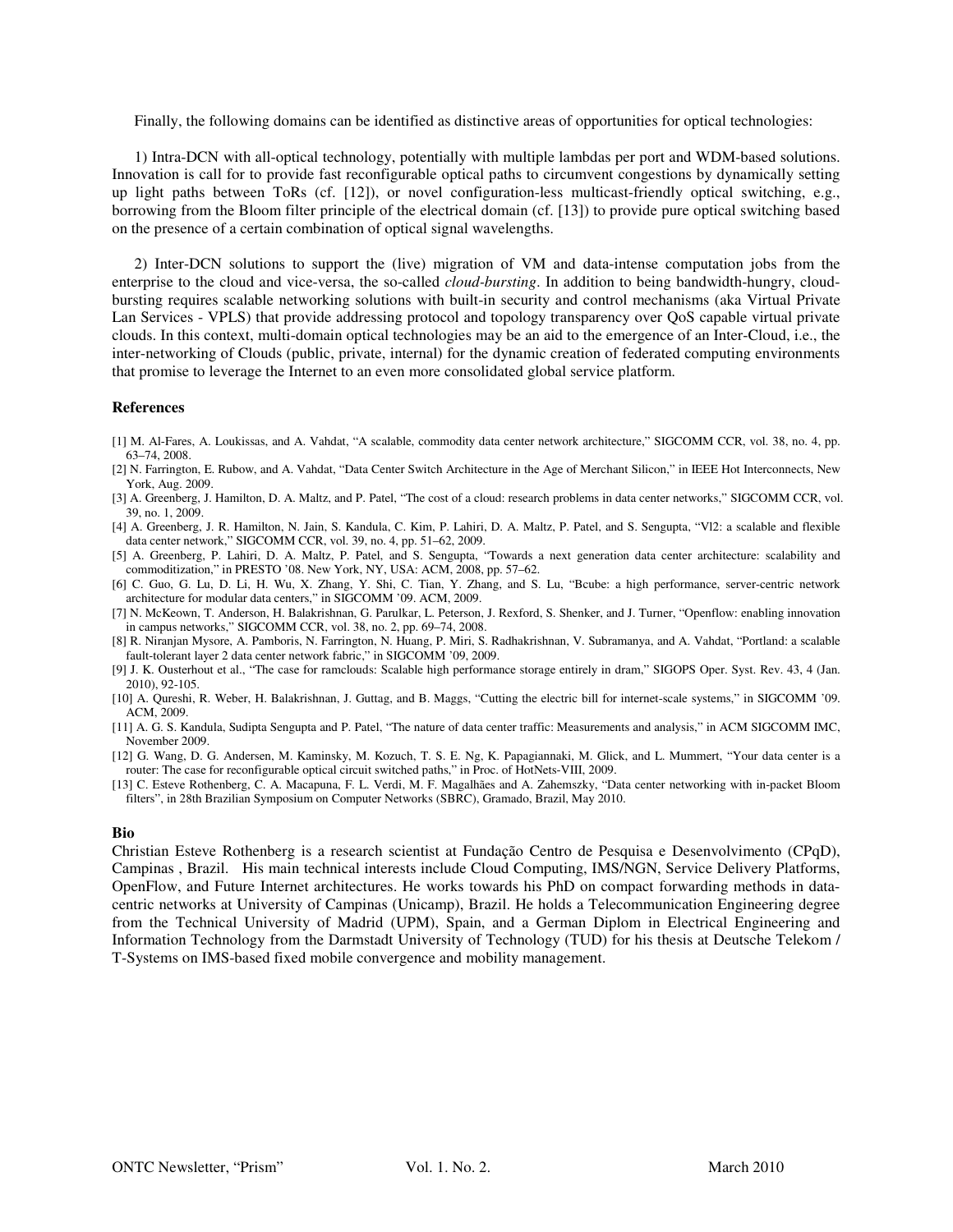#### About PRISM (*www.ontc-prism.org*)

Aim: To disseminate relevant content pertaining to optical networking and related growth areas across industry and academia. To promote the growth of optical networking activity by creation of a unified knowledge base. To create a communication bridge between industry and academia in terms of research frontiers and complementary strategies for future growth.

**Scope**: The optical networking community stands at a point where its potential is not fully realized. The bandwidth offered by the fiber at price points that currently prevail is a fantastic business case for Internet services for providers the world over. Optical networking has transcended itself from a point-to-point communication service to a WDM based multi-point granular networking hierarchy. This journey was made possible through successful and important innovations in the optics and networking domain, bringing together a rich technology set for deployment in telecommunication networks. It would be fair to say that without optical networking, the scope of the Internet would not reach its global scale that it has presently reached. In the future, optical networking has the potential to impact the telecom world through new innovations in architecture, protocol and devices that would lead to new service offerings impacting human lives. Amongst these futuristic offerings are cloud computing, energy efficient systems, data-centers, 100 Gigabit Ethernet, WDM PON, multi-point communication systems, sub-wavelength grooming and transparent ROADM-based services. It is clear, and especially pronounced in Asia and parts of Europe that optical networking will play a very important role in the design of future networks. Whether it is the GENI project in the US or the Akari in Japan – optical networking finds a clear way into technological offerings for the future of the telecommunication industry. From a historical perspective, optical networking has offered significantly to the telecom industry – we distinctly note that after the telecommunication bubble burst, it was the area of metropolitan networks that led to the re-bounce of telecommunications the world over. It is always important to highlight such historical perspectives from industry leaders and pioneers to bring the optical community closer. We continue to exploit the latest advances in this area of telecommunications – delving on the research and development of optical networking solutions.

The scope of the newsletter is as follows:

- A forum that brings the optical networking community together, through leadership articles in technology and research.
- Bring to the fore issues that both industry and academia are working on, with the focus of being able to minimize this gap through interaction via the newsletter forum.
- Highlight important events related to the area of optical networking, in particular focus on consortiums, projects, awards, seminal breakthroughs, standards and industry related information.
- Research: Focus on research issues pertaining to optical networking. Showcase key growth areas (like data centers, metro ROADMs, 100GE, etc.).
- Consortiums and Projects: Focus on consortiums and projects relevant to optical networking, in which the primary entities are research focused (non-profit groups like universities etc.)
- Developing Economies: Focus on emerging economies and the networks there.
- Standardization activity: The newsletter will periodically discuss standard related activities especially when new drafts are circulated or a standard in form of an MSA is accepted. A standard pioneer will be invited to write about the standard. Our focus will be on the IEEE 802 working group, the ITU groups and FSAN groups in terms of coverage.
- Industry information: latest *technical* happenings will be reported from the industry. These will be critically based on demonstrations at international tradeshows such as OFC, ECOC and World Broadband Forum. Care will be taken not to report any company specific information and ensure vendor neutrality in the newsletter.
- Service provider focus: Since a key consumption point of our industry are service providers, it is most important to focus a section of the newsletter on them. We will in every newsletter focus on the latest happenings in the provider space – whether it is adoption of new technologies or new deployments or even network designs, we will cover these through neutral writings. In particular, we will ensure that no names are taken in the coverage, making it generic – for example, "a select provider in the North America has decided to deploy ROADM technology using WSS cross-connects [source]..".
- Periodically create a roadmap of technologies in different domains pertaining to optical networking. The roadmap would be a team effort by multiple experts in association with the editor.
- Optical Networking is Fun (ONiF): a section devoted to humor in optical networking puzzles, crosswords and "did you know" for after-hours research.

Submit your article as a .pdf file to submissions@ontc-prism.org. Note that you must have a covering note that descibes the nature of the article from one of the above scope keywords. **The scope keywords are: consortiums, projects, growth areas, emerging economies, Standardization activity, Industry information, Service provider focus, roadmap of technologies and Optical Networking is Fun.** 

Note to prospective authors: ONTC Prism follows strict policies mandated by the IEEE Code of Ethics. We will strongly enforce plagiarism and self-plagiarism as a review criteria. For more information visit:http://www.ieee.org/web/publications/rights/ID\_Plagiarism.html.